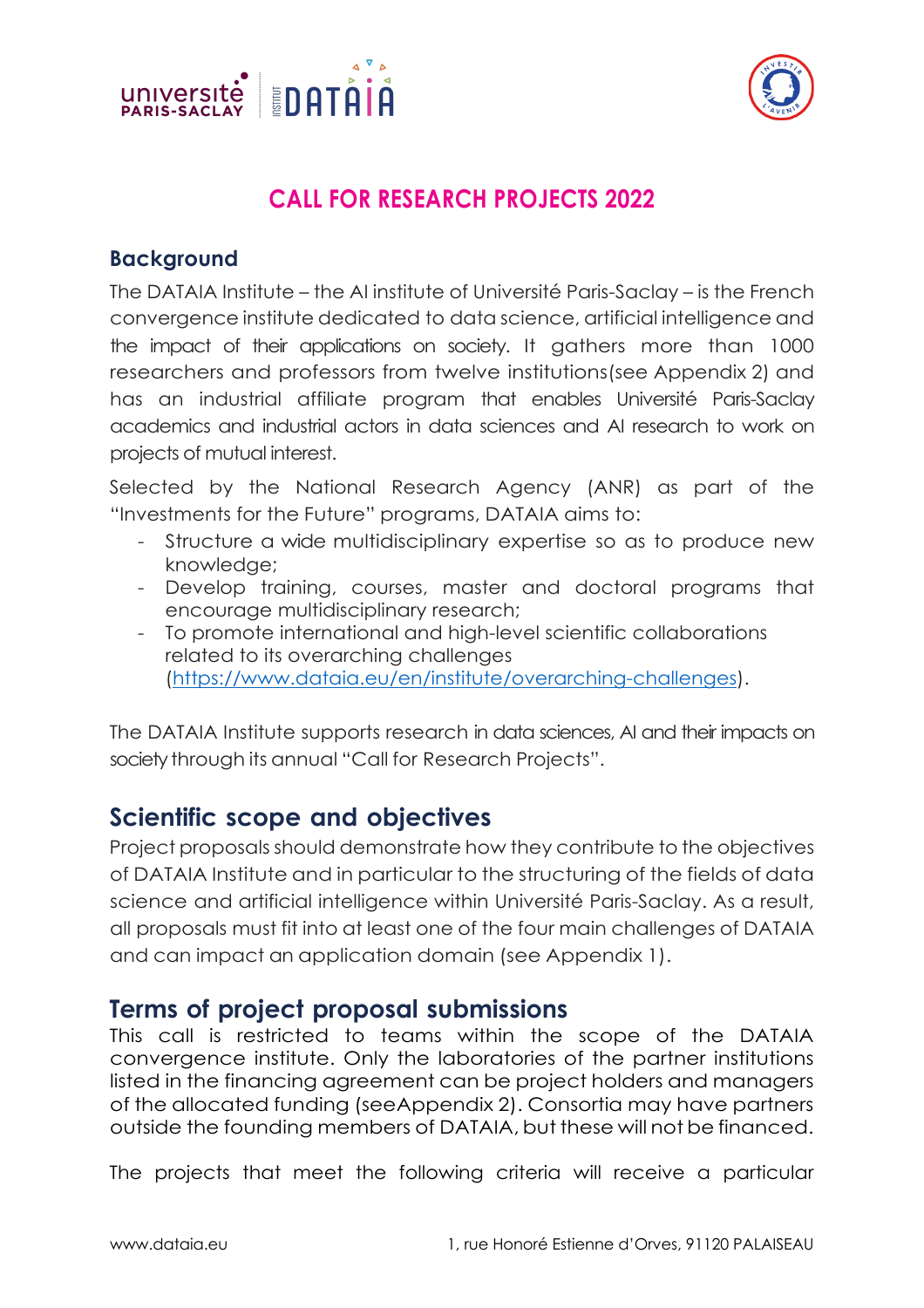

attention:

- projects hosted by two different institutions (see Appendix 2), and two different laboratories of DATAIA;
- projects involving international partners of DATAIA:
	- o Alan Turing Institute (UK)
	- o IVADO (Canada)
	- o JST (Japan)
	- o FCAI (Finland)

The aim of this 2022 call is to support DATAIA's actions through the full funding of research projects. The funding covers:

- either the financing of a PhD thesis and a fixed-term contract of 2 years (post-doc or engineer)
- or the funding of two PhD theses, and possibly operating expenses.

Budget requested cannot exceed € 240.000 per project.

### **Submission process**

Project proposals will have a scientific description of the project and a financial appendix. Late or incomplete proposals will not be considered.

#### **Proposal format**

Project leaders submit a document that includes the following information:

- ACRONYM and title of the project
- Names of laboratories and project leaders and their contact information
- Names of laboratories (or teams) of the convergence institute that will benefit from the funding
- Names, contact details of the scientific and administrative managers within each laboratory (team) of DATAIA partners receiving funds
- Duration and estimated starting and ending dates of the project
- Description of the scientific project (5 pages max.). The description must specify:
	- o background of the project and the state of art;
	- o objectives of the research work;
	- o innovative features, locks and added-value of the project;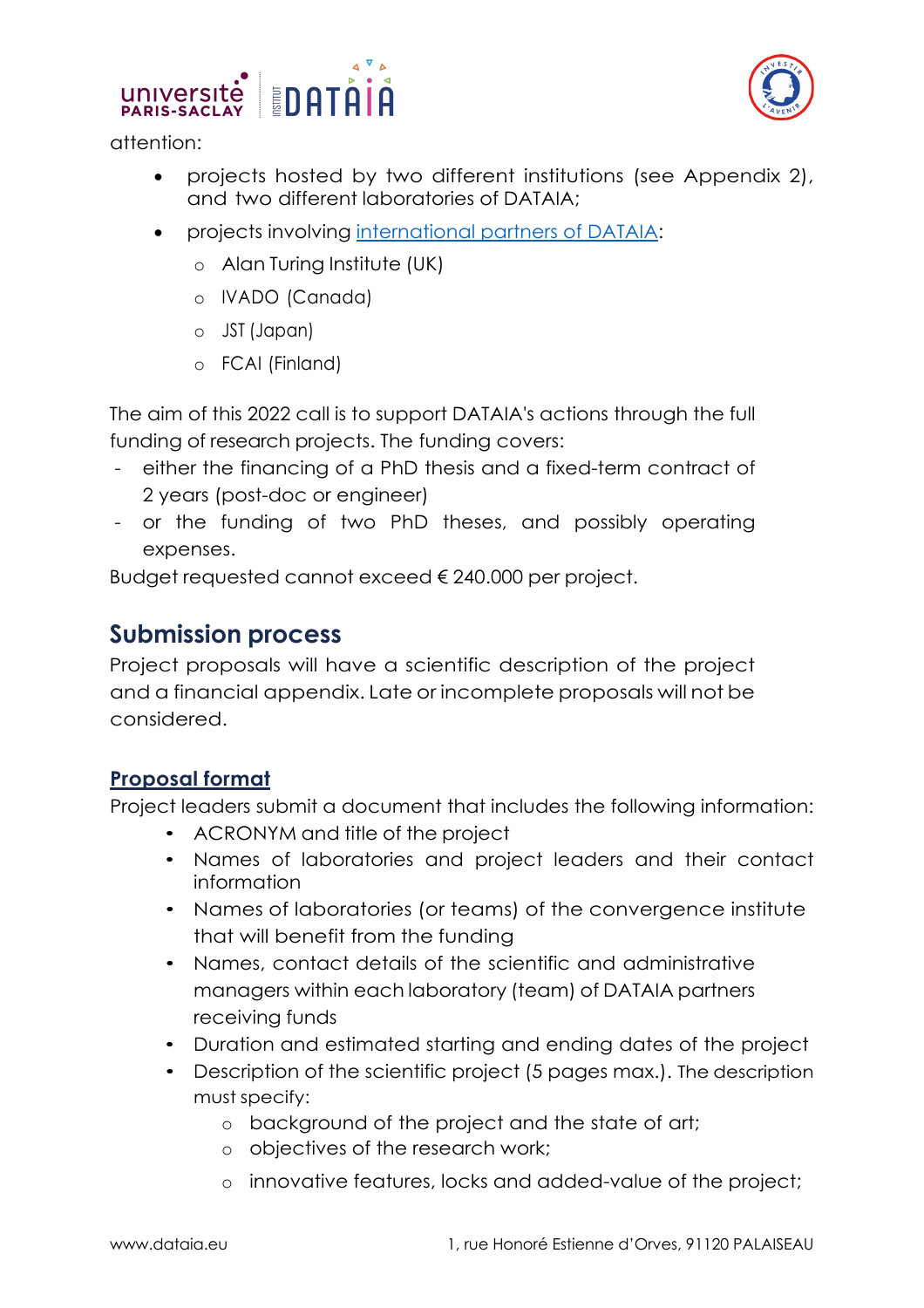



- o criteria of success;
- o possible areas for further research;
- o application areas, as well as adequacy with the objectives and over-arching challenges of the Institute.

The following criteria will be used for the evaluation of the project:

- scientific excellence
- synergy between partner institutions,
- and potential application impact on the chosen subject.

A response template is available on : https://www.dataia.eu/sites/default/files/AAP/TemplateAAP\_AAP2022.docx

#### **Proposal submission**

**All project must be submitted on the submission platform :** https://cmt3.research.microsoft.com/AAPDATAIA2022

For any questions, please contact: submission-dataia@inria.fr

**Closing date for submissions: April 7th, 2022, 23:59 (Paris time).** 

## **Selection process**

First of all, DATAIA executive committee will examine the eligibility of the projecs.

Then, DATAIA steering committee will preselect eligible projects. They may ask external experts to review the proposals.

At last, DATAIA steering committee will audition the project holders of the pre- selected proposals and chose the projects to be funded. The date of the auditions will be notified to the project managers one week beforehand.

#### **The final decisions will be published on June 7th 2022**

# **Validity of the funding**

Selected research projects are funded for a period of 3 years and Funding will be available from September 1st, 2022. Each **funded thesis must start in 2022** and **be completed by 31/12/2025**.

## **Project acceptance and commitments**

When the project is accepted, CVs of the selected candidates for PhD, post-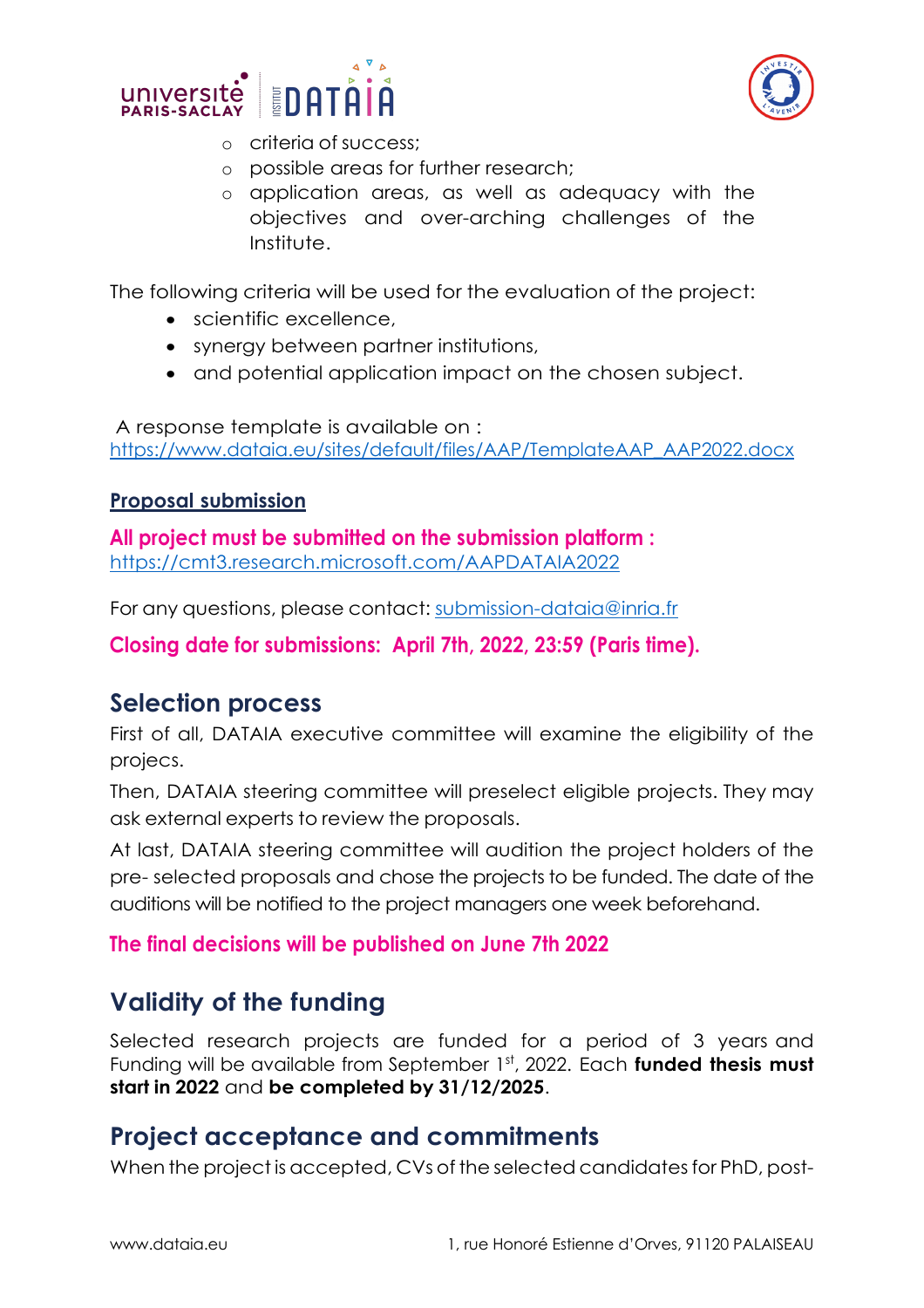



doc or engineer positions should be sent to the Convergence Institute as soon as possible. Selected candidates for PhD occupations are required to get the approval from PhD schools to hold these positions. Project leaders agree to use the funding as described in the project proposals validated by the DATAIA steering committee, and to report on the scientific activity and expenses annually. At the end of the project, they will give DATAIA Institute areport that will summarize the achievements and all publications done within the project duration.

All **beneficiaries of support** from the convergence institute **must include the following acknowledgement in all scientific communications** related to the funded activities:

#### *This research was supported by DATAIA Convergence Institute as part of the « Programme d'Investissement d'Avenir », (ANR-17-CONV-0003) operated by [DATAIA Partner] XXX.*

If the convergence institute considers that the funding has not been used in accordance with the objectives stated in the project proposals, a refund may be requested. Similarly, unused funding must be paid back by the partner institution.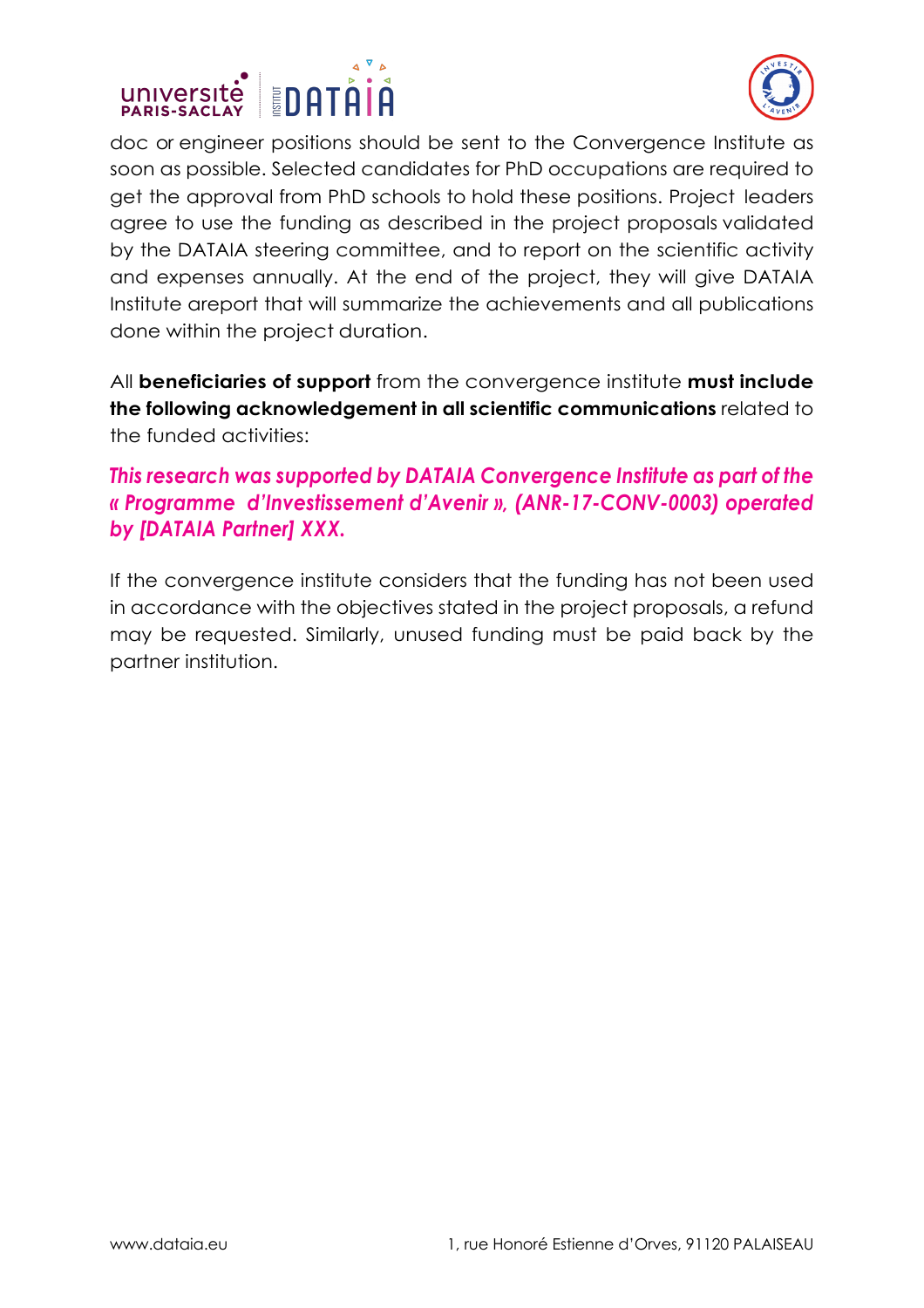



## **Appendix 1 Subject areas**

The scientific program of each proposalshould explicitly address at least one ofthe four interdisciplinary challenges of DATAIA. See http://dataia.eu/en/institute/overarching-challenges

Projects may address topics more specific to application areas. A non-exhaustivelist of these areas is available on link below. However, it is requested that projectsaddress data science issues of general interest and are not restricted specifically to a field of application. See http://dataia.eu/en/application-domains